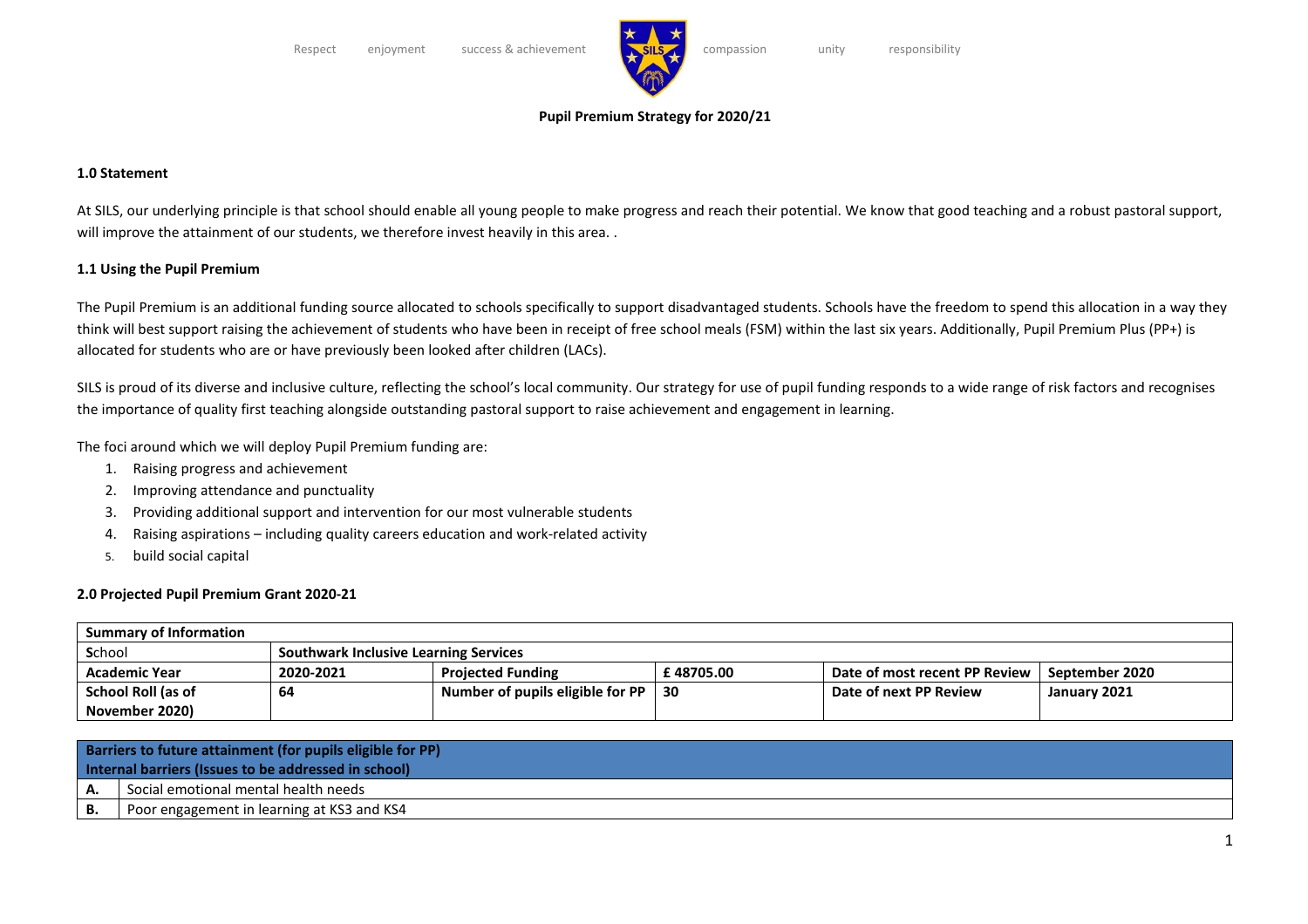| C. | Below expected levels of attainment across core subjects with low predicted GCSE attainment grades |
|----|----------------------------------------------------------------------------------------------------|
| D. | COVID-19 pandemic related                                                                          |
|    | <b>External Barriers</b>                                                                           |
| Е. | Attendance below national average                                                                  |
|    | High levels of deprivation;                                                                        |
|    | High levels of social services input                                                               |
|    | High levels of youth offending                                                                     |
|    | High levels of LAC                                                                                 |

| <b>Strategy</b>                                                                                                              | Projected cost | Rationale                                                                                                                                                                                                                                                                              | <b>Intended Impact</b>                                                                                                                                                                                |
|------------------------------------------------------------------------------------------------------------------------------|----------------|----------------------------------------------------------------------------------------------------------------------------------------------------------------------------------------------------------------------------------------------------------------------------------------|-------------------------------------------------------------------------------------------------------------------------------------------------------------------------------------------------------|
| Attendance & Welfare<br>Officer                                                                                              | £15,000        | To improve the well-being and education of pupils in<br>all Year groups. To ensure that pupils attend school at<br>least 85% of the time and that they do so punctually.<br>To use a range of strategies to improve attendance.                                                        | All Year groups achieve 85% and above attendance.<br>Attendance officer to work closely with EWO, pastoral team,<br>monitoring data / records/ registers, weekly reports and<br>meeting with parents. |
| Physical Education: 1 extra<br>day of teacher support                                                                        | £6,200         | To increase the health and well-being of pupils. For<br>pupils to participate in a range of sports. For effective<br>teaching and delivery of PE at KS3 and KS4.                                                                                                                       | 45% of pupils to make predicted progress from baseline in<br><b>BTEC Sport.</b><br>50% of pupils to achieve Levels equivalent to 4/5 and above at<br>GCSE.                                            |
| <b>Provide Additional</b><br>support/intervention for<br>vulnerable Students<br><b>Evolve and Adapt Mentoring</b><br>Program | £14,000        | Students and families are able to access professionals<br>(in-house and external) to address barriers to<br>engagement and build resilience / confidence of<br>targeted pupils.<br>To improve the emotional well-being, confidence and<br>drive of a targeted group of Year 11 pupils. | Improvement in attendance and punctuality; pupils to have<br>attended interviews for colleges; improved GCSE and<br>equivalent results; Exclusions to decrease.                                       |
| English and Math's<br>Intervention                                                                                           | £9505          | To embed the new GCSE and support implementation<br>of the new KS3 curriculum. To provide specialist<br>support for Maths teachers, supporting delivery of<br>training, embedding of Numeracy policy and<br>moderation of assessments.                                                 | 45% grade 4/5 or above at Maths GCSE and 40% for English;<br>and equivalent in Functional Skills.                                                                                                     |